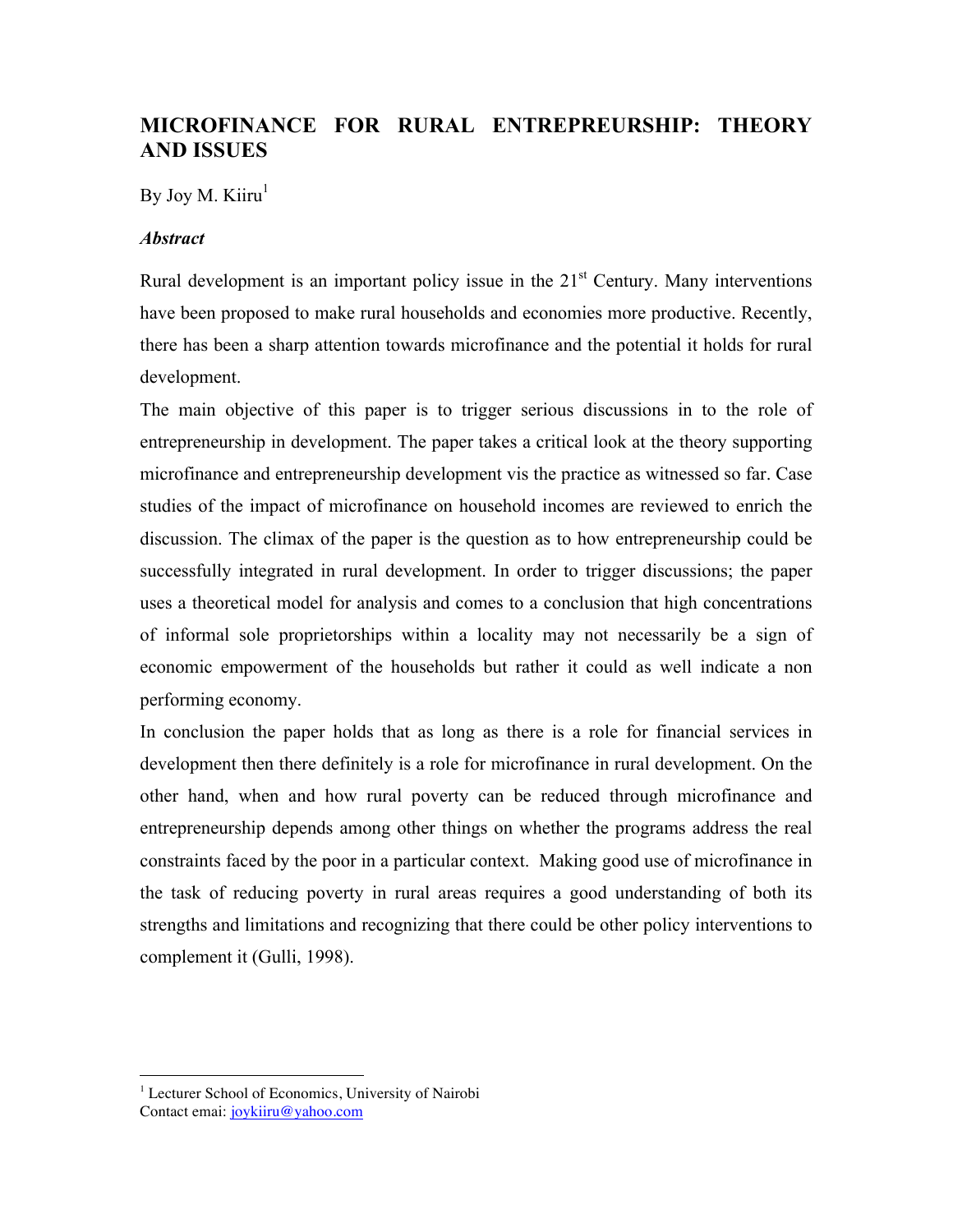#### **Introduction**

The majority of the population in developing countries live in rural areas where they derive their livelihoods mainly from subsistence agriculture. Over the years the subsistence agriculture sector has continued to suffer declining productivity. The declining agricultural production for small scale farmers has to a large extent been caused by erratic rainfall since most of the subsistence agriculture is rain fed. Even when the rural areas of developing countries receive a reasonable amount of rainfall, peasant farmers who are the majority still suffer low yields and post harvest losses due to several factors including lack of proper or non utilization of farm inputs and poor preservation and storage. Declining agricultural production and loss of post harvest yields has serious implication on welfare not only in terms of food insecurity but also in terms of lost incomes and thus contributing to poverty.

Given the current circumstances, many households are diversifying their livelihoods by venturing in to such activities as entrepreneurship besides agriculture. Access to credit is therefore deemed very important in order for rural households to access farm inputs, improved technology and financial capital.

Since the 1960s and 70s, there have been policies to integrate microfinance in the rural development process. These policies focused on the provision of agricultural credit as a necessary support to the introduction of new, more productive agricultural technologies that would ensure that farmers improve their output (Moll 2005). Recently from mid 70s and 80s, the provision of microcredit and microfinance has broadened to include individuals involved in both small and micro- enterprises besides agricultural activity.

## **2. The Potential for Microfinance in Fighting Rural Poverty**

Rural households in many developing countries are hypothesized to be trapped in a vicious cycle of poverty. The following figure demonstrates this cycle: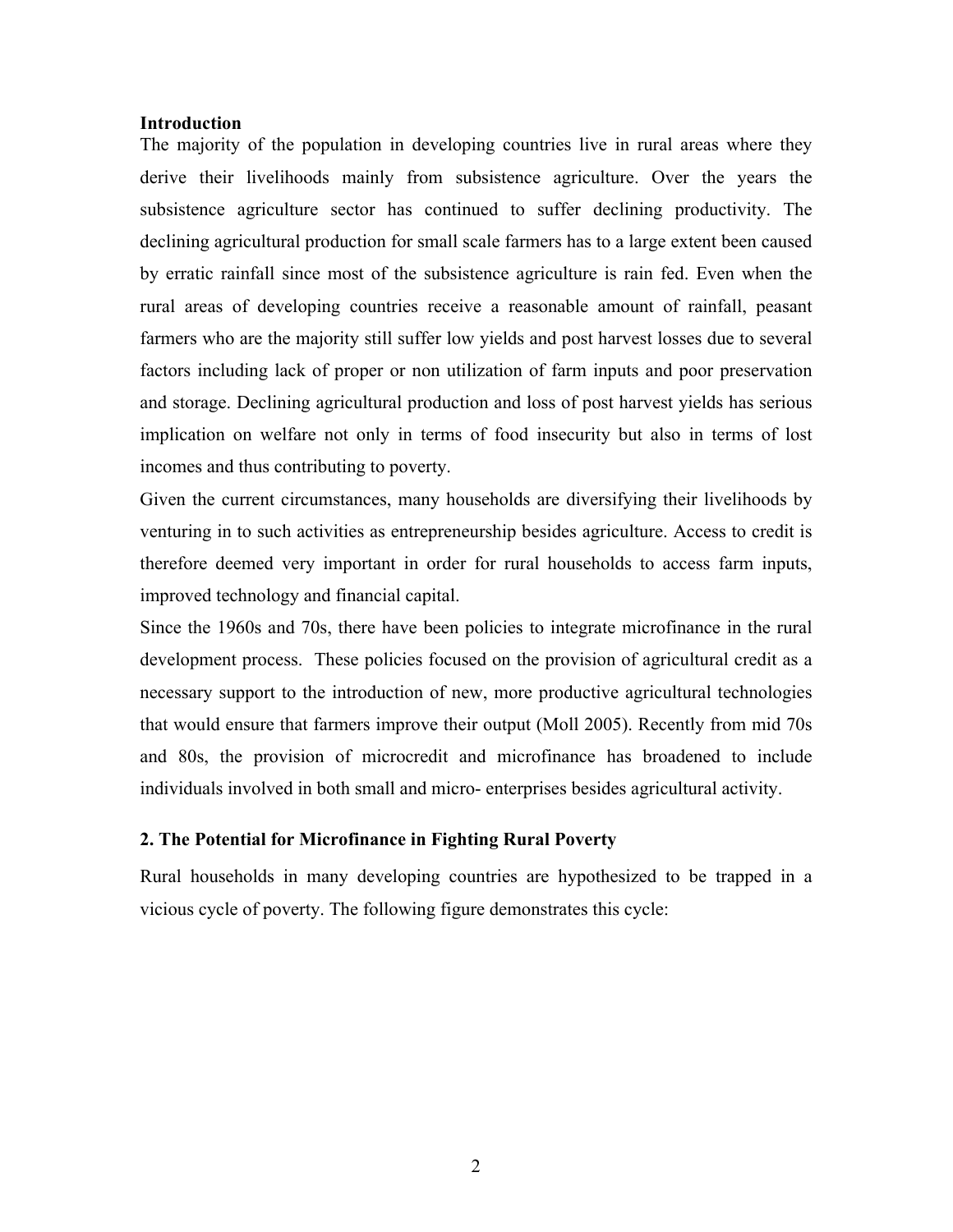

# *Figure 1: Rural households are held up in a vicious cycle of poverty Adapted with modification from Kiiru 2007*

Productivity is a function of several factors and may also be constrained by household liquidity. Economists argue that to break the vicious cycle of poverty, there needs to be an outside force that will shock the cycle to improve household demand for goods and services, and there by improve productivity. Theoretically, microfinance has the potential not only to break the vicious chain of poverty by injecting liquidity, but also to initiate a whole new cycle of virtuous spirals of self enforcing economic empowerment that lead to increased household well-being. Figure two illustrates the potential for microfinance.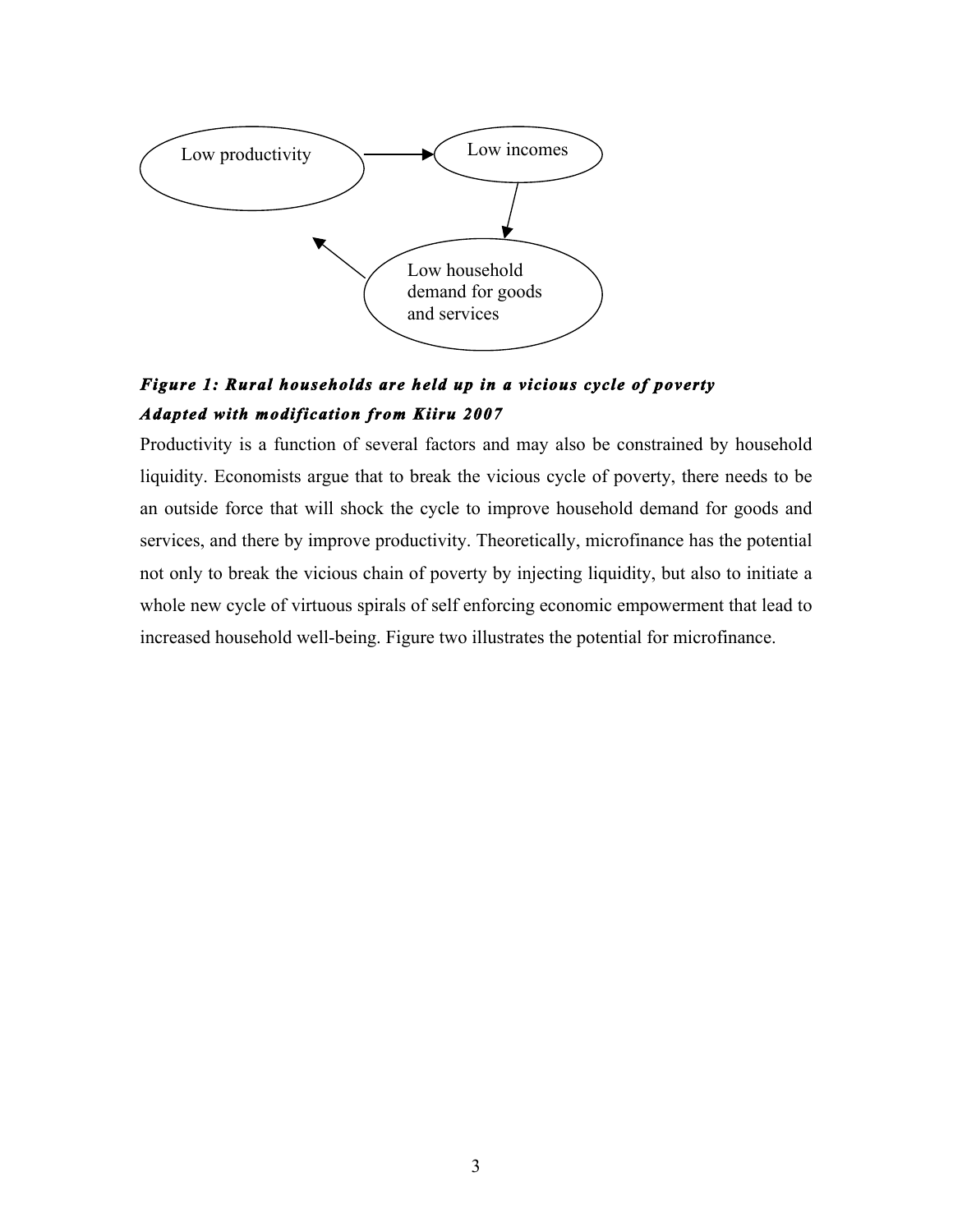

*Figure 2: The potential for microfinance Source: Kiiru 2007* 

This is the model that has been used to show what microfinance can contribute to rural development. Just like any other model there are assumptions behind this model. Two of the key assumptions are; that finance is one of the greatest challenges facing rural entrepreneurship and second; that there already exists a market for the goods and services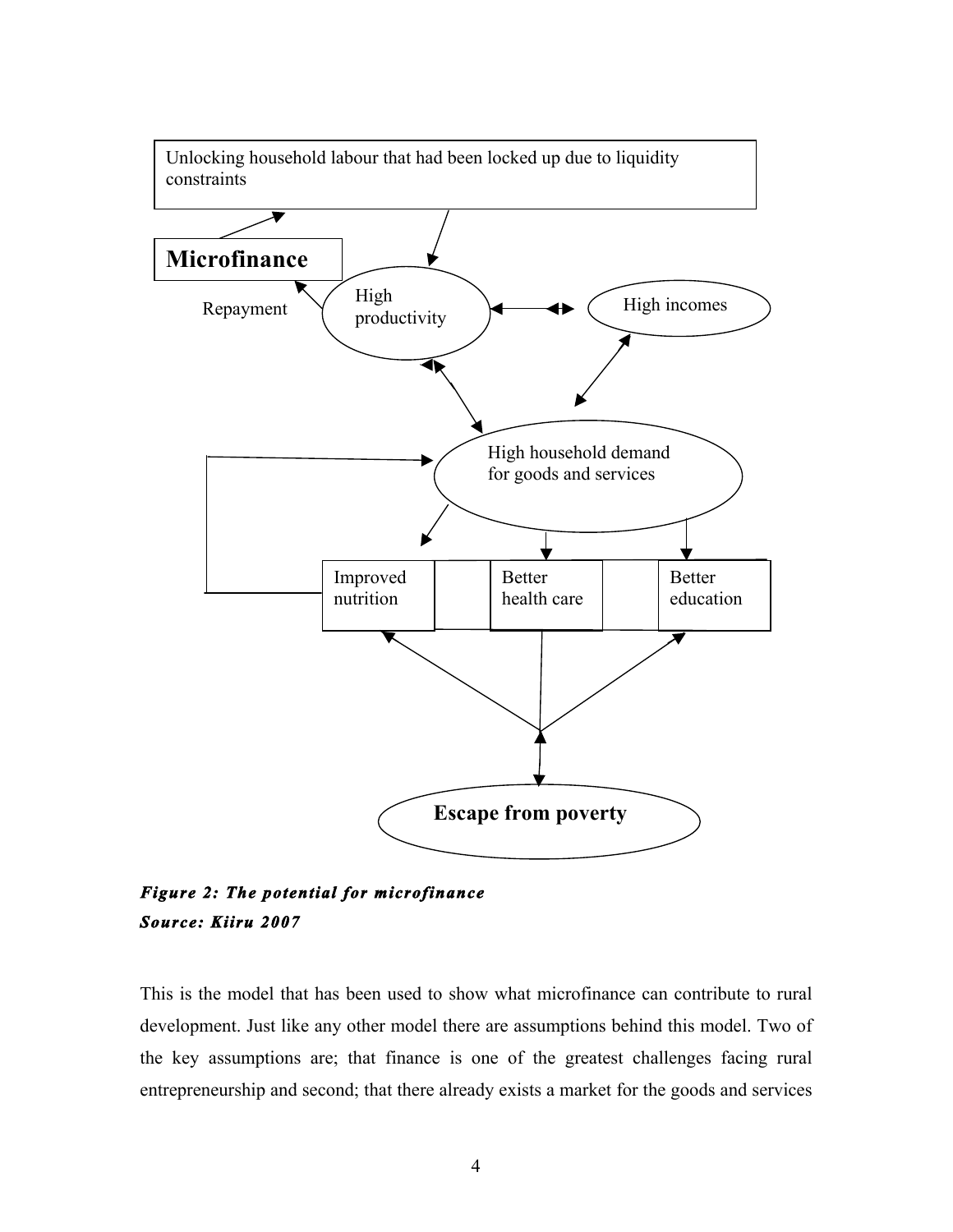produced through the rural enterprises. If any of the assumptions is violated, then the whole potential for microfinance stands to be compromised.

## **3. Affordability of Microfinance by the Rural Poor**

Diminishing marginal returns to capital in relation to production could shed some light on the expected returns to capital for different sized enterprises. Given the concavity of the production function, we expect that smaller enterprises (in terms of capitalization) are able to earn higher marginal returns from an extra unit of capital invested than larger enterprises. See figure 3. Smaller entrepreneurs should therefore be willing to pay higher interest rate per extra unit of capital than larger entrepreneurs. These theoretical facts are some of the reasons behind the high interest rates charged by microfinance institutions. They also provide a rational case for the removal of usury rules in order to allow the setting of interest rates that reflect not only the ability to pay but also the risk of dealing with poorer borrowers.



*Figure 3: Marginal returns to capital with concave production function. Adapted with some modification from De Aghion and Morduch (2005)*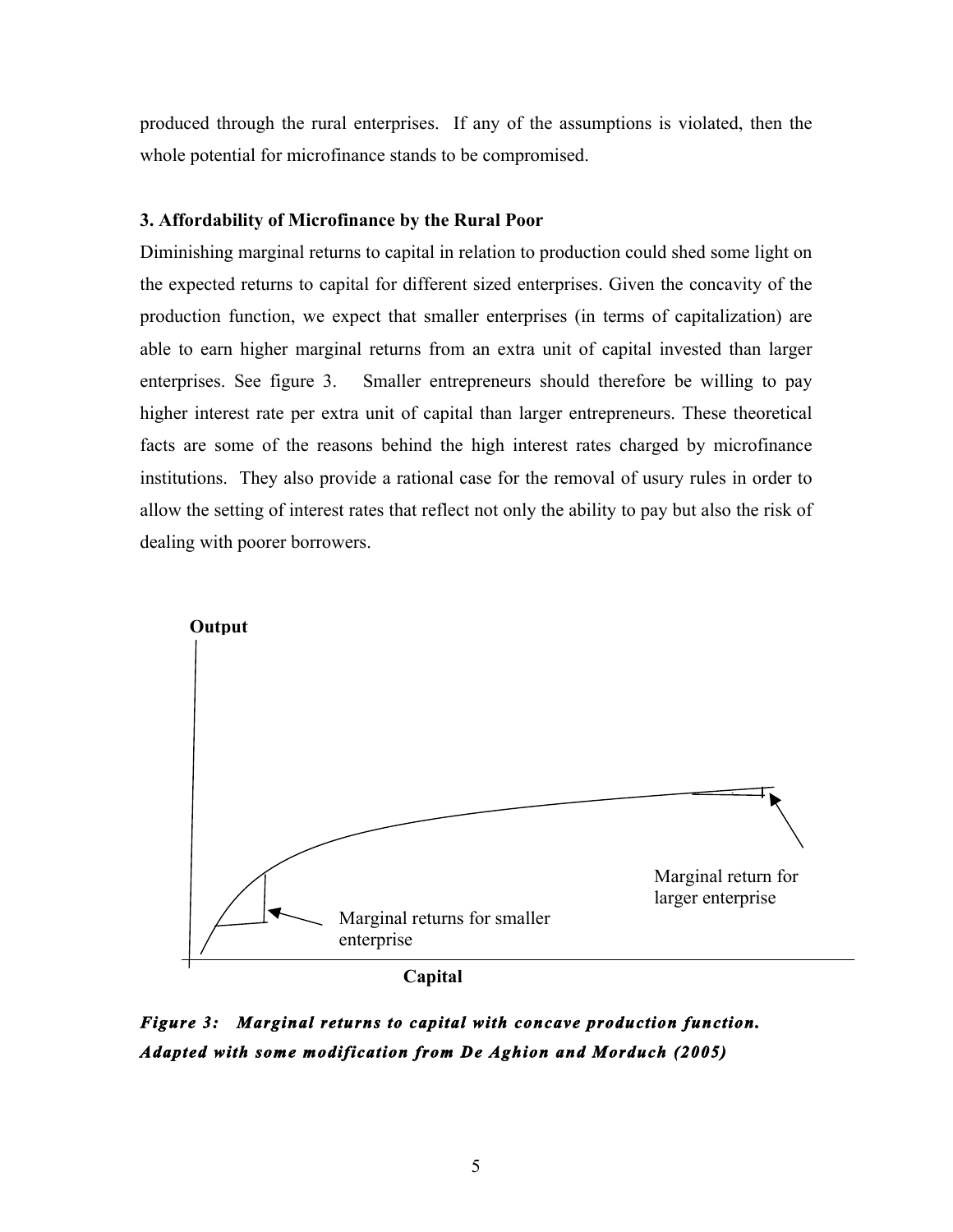Theoretically, the ability of poorer rural entrepreneurs to pay higher interest rates per unit of capital *ceteris paribus* is therefore unquestionable. If this were the case, then it would be logical to expect that banks would naturally lend to these groups of entrepreneurs not only out of social concerns but also out of the good business prospects.

However, the reality of the matter is that poor entrepreneurs have for a long time been isolated by formal credit institutions. The common perception of poor micro entrepreneurs is that they are risky and too costly to lend to. De Aghion and Morduch (2005) argue that the problems of lending to the poor has been aggravated by information asymmetries, and usury laws such that banks can not use appropriate interest rates to compensate for the risks and higher costs.

## **4. Past Efforts by Governments to Facilitate Credit Access by Rural Farmers**

The idea that financial structure and output determination are interrelated can be traced to the earliest work in financial sector-economic growth done by Schumpeter (1959) who argued that financial services are paramount in promoting economic growth. When low income economies attempted to develop their economies after World War II, rural finance emerged as a big concern. Large state agricultural banks were given the responsibility of allocating funds with the hope that by availing subsidized credit, farmers would be induced to irrigate, apply fertilizers and adopt new crop varieties and technologies. The aim was to increase land productivity, increase labor demand and there by increase agricultural wages (Armendariz de Aghion and Morduch 2005).

This was the early micro credit practice which was a reaction to sound theory that in order to improve output, farmers needed credit. Since the farmers were generally poor, the credit had to be offered at below market rates. Besides subsidizing credit, governments also operated on well thought plans of capital allocation in order to deliberately target specific groups of borrowers (Aghion and Morduch 2005). For example, India's Integrated Rural Development program tried to allocate credit according to social targets, where by 30 % of loans targeted members from a scheduled tribe or caste and another 30 % targeted women. Heavy subsidies were deployed by governments to compensate banks for entering in to markets where they feared taking huge losses due to high transactions costs and inherent risks.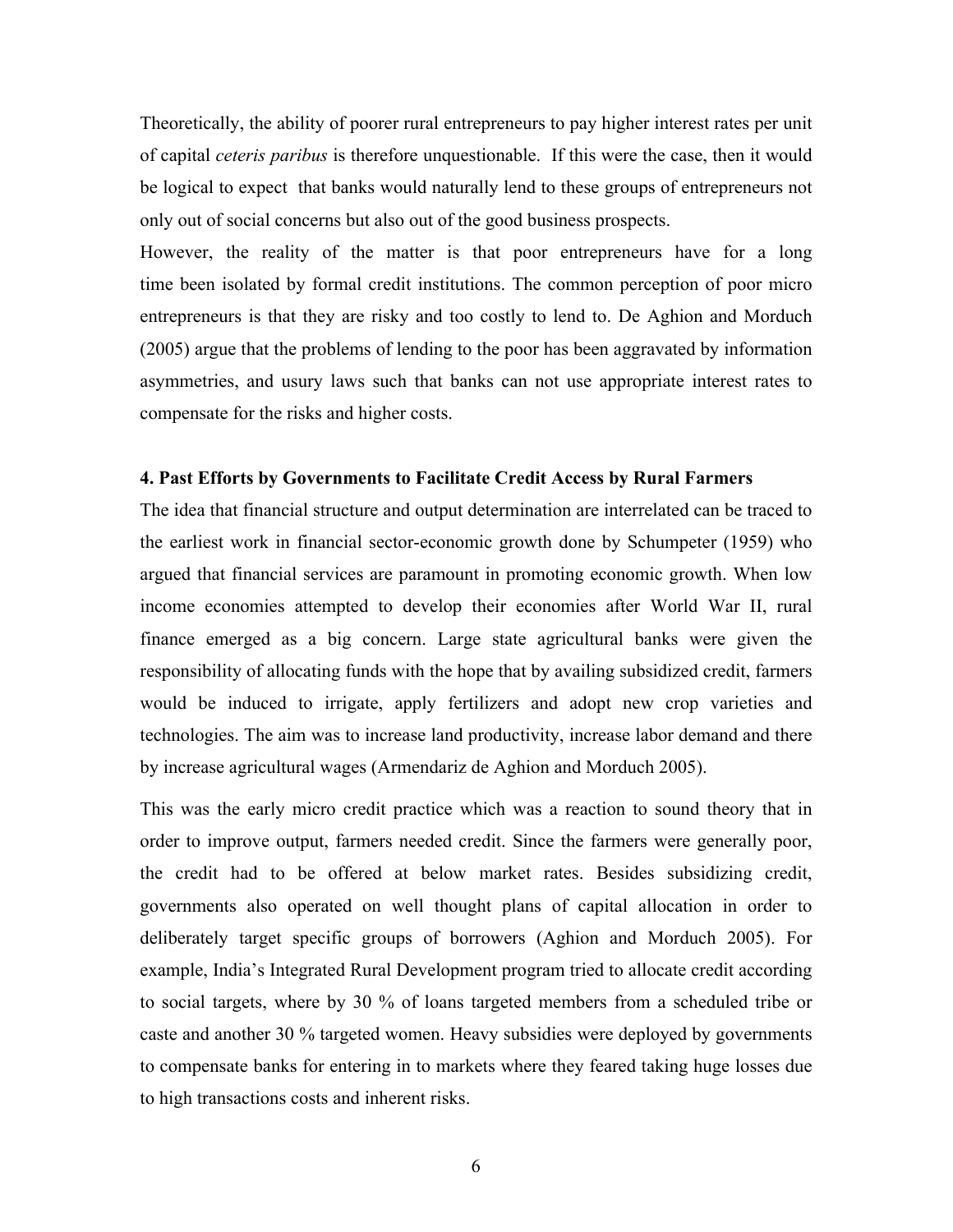#### **5. The Consequences of subsidized Credit**

Providing loans below the market rates is in essence a distortion to the markets. Interest rates are ideally a way of credit rationing such that only those with viable projects are the ones willing to pay for it. Given subsidies the cost of credit is driven below market rates and the rationing is likely to break down creating an excess demand for loans. When interest rates are not allowed to reflect the costs of financial intermediation due to government subsidies, wealth and political power are likely to replace profitability as the basis of loan allocation (Aghion and Morduch 2005) and this did happen in many states. Many writers argue that even with subsidized credit, the poor rural small scale farmers were excluded from the credit markets (Morduch 2000). The end result was high costs of state backed banks and little benefit for the indented beneficiaries (Khandker *et al* 1993). Diverting loans to wealthier persons may not have been necessarily a bad thing to do. From efficiency point of view, efficiency is only achieved if loans are given to those who can invest them wisely and get the most returns out of them. It is not efficient to give loans to simply anybody based on their socio economic background, because then returns from investments may not be maximized. In reality, the major problems with the state backed programmes arose because of the political nature that surrounded them. Many borrowers especially the rich and well politically connected individuals defaulted and soon most borrowers were defaulting. This led to pressure that government forgive the loans especially before elections. Braverman and Guasch (1986) conclude that credit default rates in countries within Africa, Middle east, Latin America, South Asia, and South East Asia were between 40 to 95%. The programs either ran out of money or they drained government accounts (Morduch 2000). Not surprising that subsidized credit failed almost universally. Experts argue that the costs of government subsidies were so high that they nearly swamped whatever economic benefits realized: if any (Khandker *et al* 1993).

It could be argued that the failure of subsidized credit hinges on the failure to account for the incentives that arise out of the fungibility of loans and the politics associated with government subsidies that channel direct funds to the citizens. This led to a situation where by rural financial markets were highly distorted creating monopolies and removing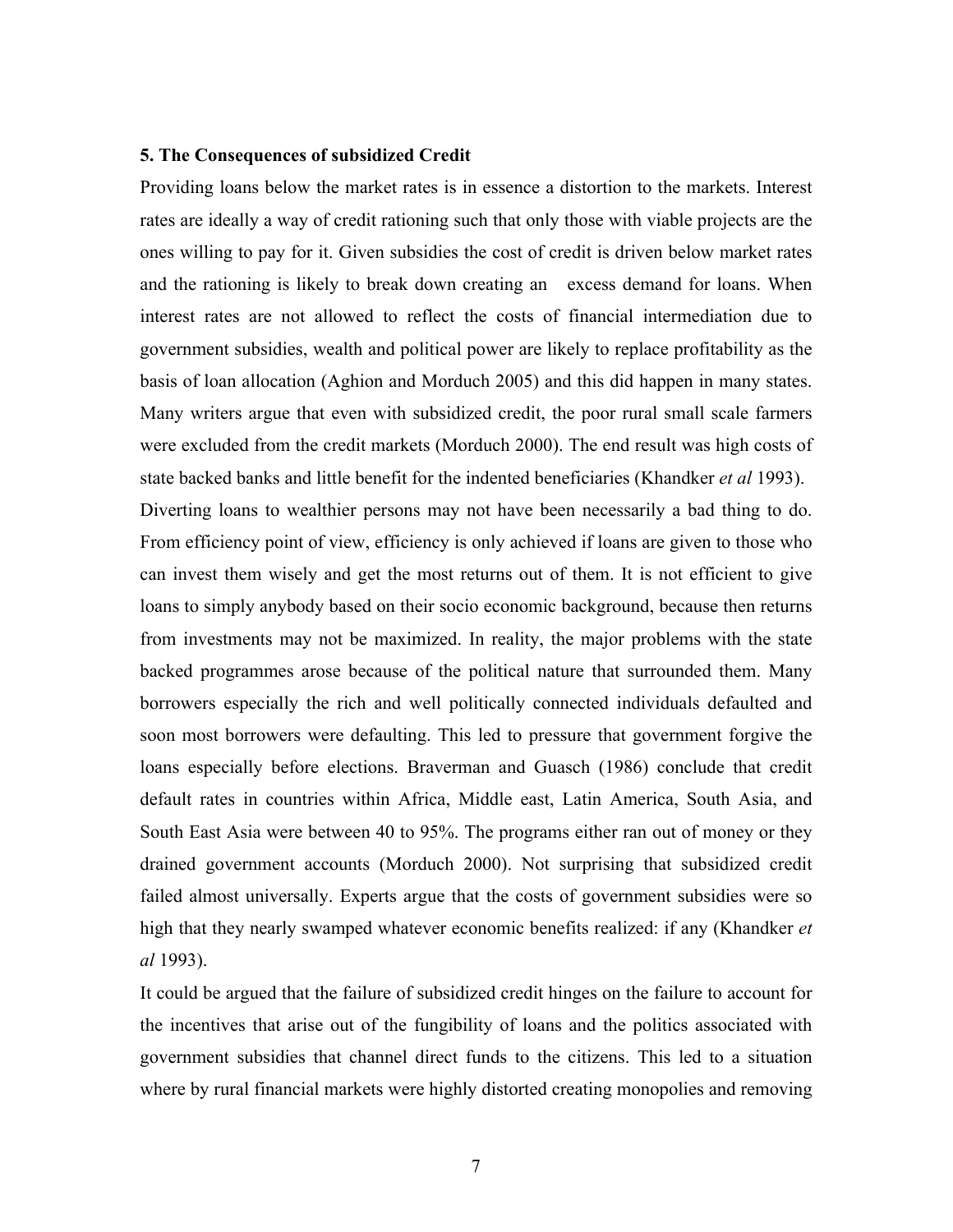market tests (Aghion and Morduch 2005). The general end feeling was that poor rural households would have been better off without the subsidies. McKinnon (1973) argued that government restrictions on the banking system (financial repression) restrain the quality and quantity of investment and therefore they also constrain economic development.

#### **6. The Microfinance Revolution**

The real genius in microfinance is the ability to find a suite of techniques in product design and management that solve the fundamental problems of controlling costs, building volume, keeping repayment rates high and preventing fraud while operating with poor people (Roodman and Qureshi 2006).

Perhaps the best known story in microfinance is that of Mohammed Yunus, the founder of the Grameen Bank that has inspired many other microfinance institutions world wide. The Grameen Bank started during the aftermath of the country's war of independence. During this time Bangladesh was plagued by desperate poverty that was made worse by very high birth rates. The economy was still very rural, coupled by a government that was perceived to be weak and corrupt.

In order to deal with the poverty situation, there was a strong preference for non bureaucratic 'grass roots' and other collective approaches. This prompted the formation of self help groups for equally disadvantaged groups in order to pool resources for mutual benefit of the group members. It was in this environment that Muhammad Yunus, an Economics professor at the University of Chittagong, began an experimental research project providing credit to the rural poor of Bangladesh. He began by lending little money from his pocket and realised that it was enough for villagers to run simple business activities like rice husking and bamboo weaving. He later found that borrowers were not only benefiting greatly by accessing the loans but they were also repaying reliably even though they could offer no collateral. Later with the support of the Central Bank of Bangladesh and donor support, that humble experiment developed in to the world's most famous microfinance institution; the Grameen Bank, and institutions that replicate its pioneering methodology world wide. The Grameen Bank today boasts a Nobel Prize, 1,700 branches, 16000 employees, and six million customers of which 96 %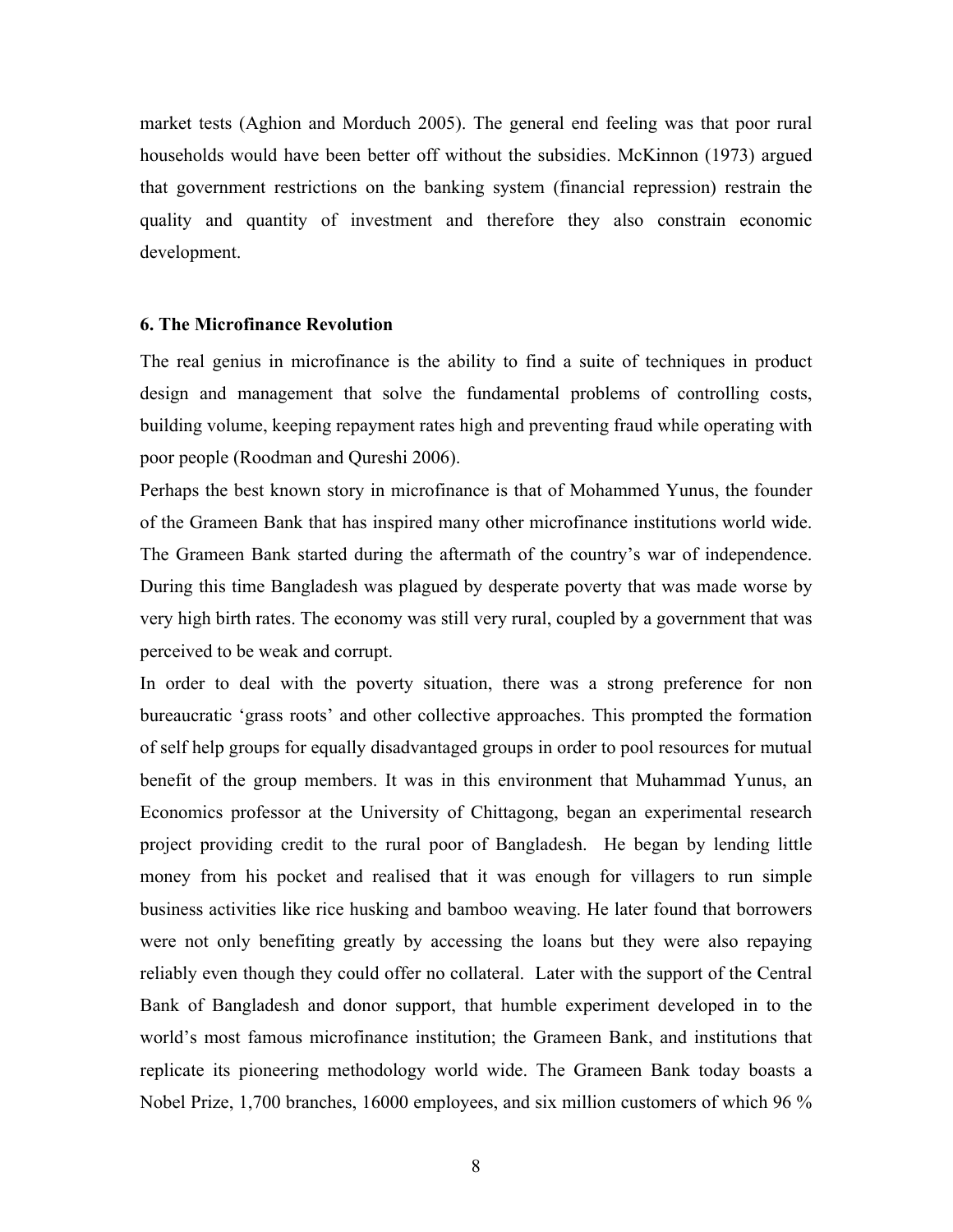of them are women (Roodman and Qureshi 2006) Over 120 million people currently benefit from the services of over 10,000 microfinance institutions paying interest rates of between 15 and 40 % .

#### **7. Empirical Evidence on the Impact of Microfinance on Household Income**

Rigorous empirical analysis on the statistical impact of microfinance began in the 1990s. The results of these studies are highly provocative and sometimes they are in contradiction. There are mainly two schools of thought. The first school questions the relevance of microfinance as a poverty reducing policy. (Adam & Von Pische, 1992) argued that "debt is not an effective tool for helping most poor people to enhance their economic condition be they operators of small farms or micro entrepreneurs". There are other more important constraints that face small agricultural households other than finance. These constrains include product prices, land tenure, technology, market access and risk. Also in support of the same view, Gulli (1998) argues that credit is not always the main constraint for micro enterprises´ growth and development, and that poor people demand a wide range of financial, business development and social services for different business and household purposes. Mayoux (2002) argues that the logical assumption of virtuous spiral<sup>2</sup> of economic empowerment to the household due to microfinance does not in reality exist. This is particularly so given that there exists gender relations in society in relation to loan uses; a scenario that more often that not leaves poor women borrowers highly indebted, and not much wealth to show for it (Mayoux 2002).

Rigorous studies have shown that micro entrepreneurs below the poverty line experience lower percentage income increases after borrowing than those above the poverty line. Studies have also demonstrated that households below the poverty line tend to use the loans for consumption purposes to a greater extent than households above the poverty line; thus their income should be expected to increase less (Gulli 1998).

On the other hand, there exists another school of thought that argues that microfinance is quite relevant for poverty reduction. Khandker (2006) argues that microfinance is

 $\overline{a}$ 

<sup>&</sup>lt;sup>2</sup> Virtuous spiral of economic well being refer to the positive chain of economic wellbeing that is assumed to originate from access to credit by a poor household. For example, access to micro credit may lead to micro entrepreneurship, leading to increase in household income, leading to increased household demand for goods and services and the alleviation of poverty.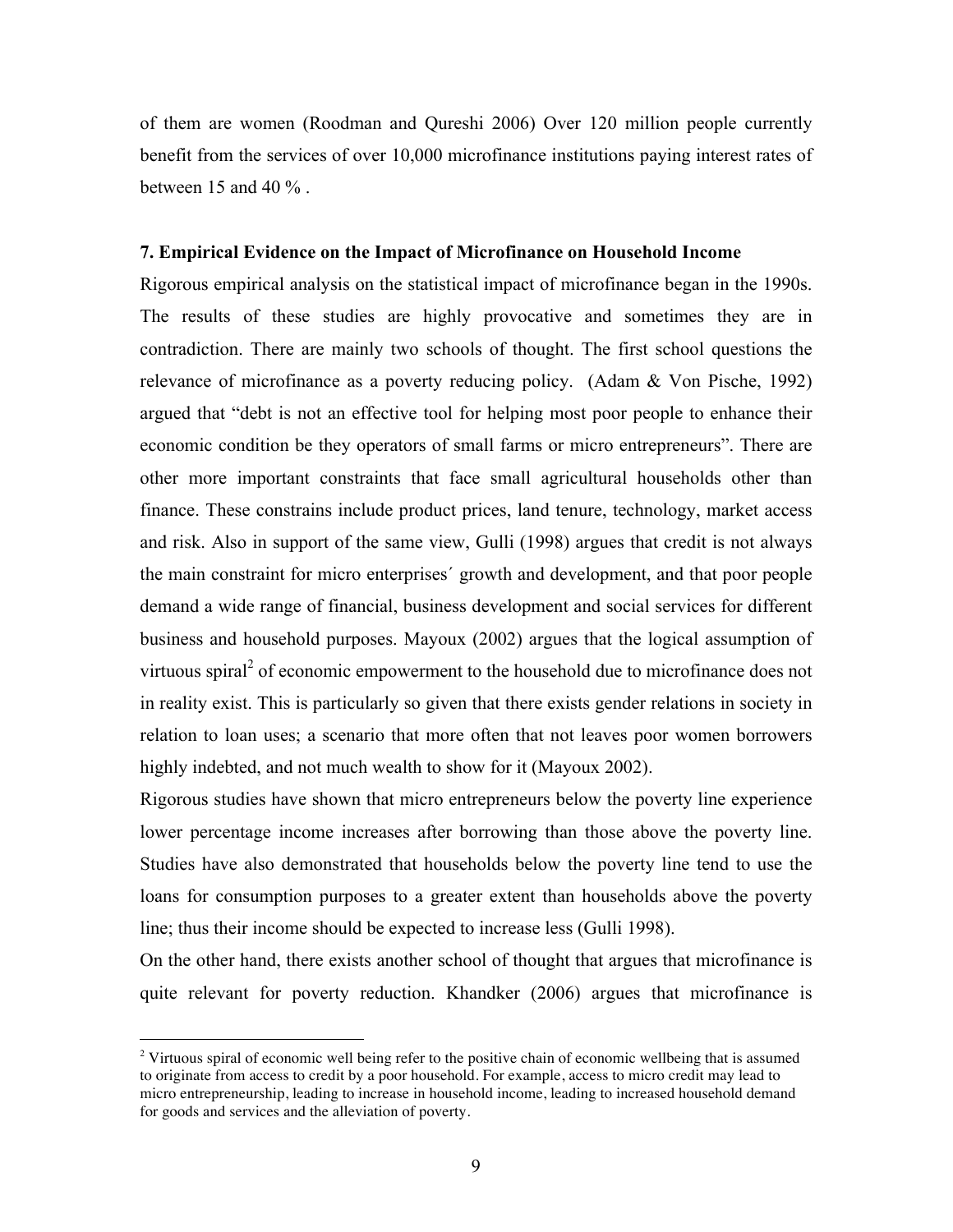relevant to poverty reduction not just for the beneficiaries but also there are positive spill over effects to the rest of the community. In his study Khandker (2006) uses a panel household survey from Bangladesh and observes that access to microfinance contributes to poverty reduction, especially for female participants, and to the overall poverty reduction at the village level. Pitt and Khandker (1998) find, using data from three programs in rural Bangladesh, that borrowing from group-lending schemes increased consumption of poor households. However, Morduch 1998b has argues that Pitt and Khandker's result reflect program selection effects rather than the impact of borrowing per se.

Morduch (1999) argues that microfinance has had positive impact on poverty reduction. However he is keen to add that "Even in the best of circumstances, credit from microfinance programs helps fund self employment activities that most often supplement income for borrowers rather than drive fundamental shifts in employment patterns. It (microfinance) rarely generates new jobs for others and success has been especially limited in regions with highly seasonal income patterns and low population densities (Morduch 1999)".

Other studies have reported mixed results suggesting the possibility of both positive and negative impacts for different households. Coleman (2006) found that microfinance programs have a positive impact on the richer households but the impact is insignificant to the other poorer households. In Coleman's (2006) study, richer households were able to commandeer larger loans to themselves because they sat in influential positions in the village banks as committee members. Coleman (2006) argued that it is the size of loans that households were able to acquire that was very important in determining the impact of those loans in household incomes. According to Coleman (2006), many poor women borrowers dropped out of the borrowing programs citing the size of loans as too small to make any significant investments that could significantly improve their incomes. In his study of Bolivia's Bancosol, Mosley (1996) reports that in any given cohort roughly 25 % showed spectacular gains to borrowing , 60-65% stayed about the same, and 10 to 15% went bankrupt (Mosley 1996). Kiriti, (2005) found that microfinance tend to indebt too poor women leaving them more vulnerable and exposed. In the study, Kiriti (2005) concentrates on the impact of microfinance repayment on household assets. The findings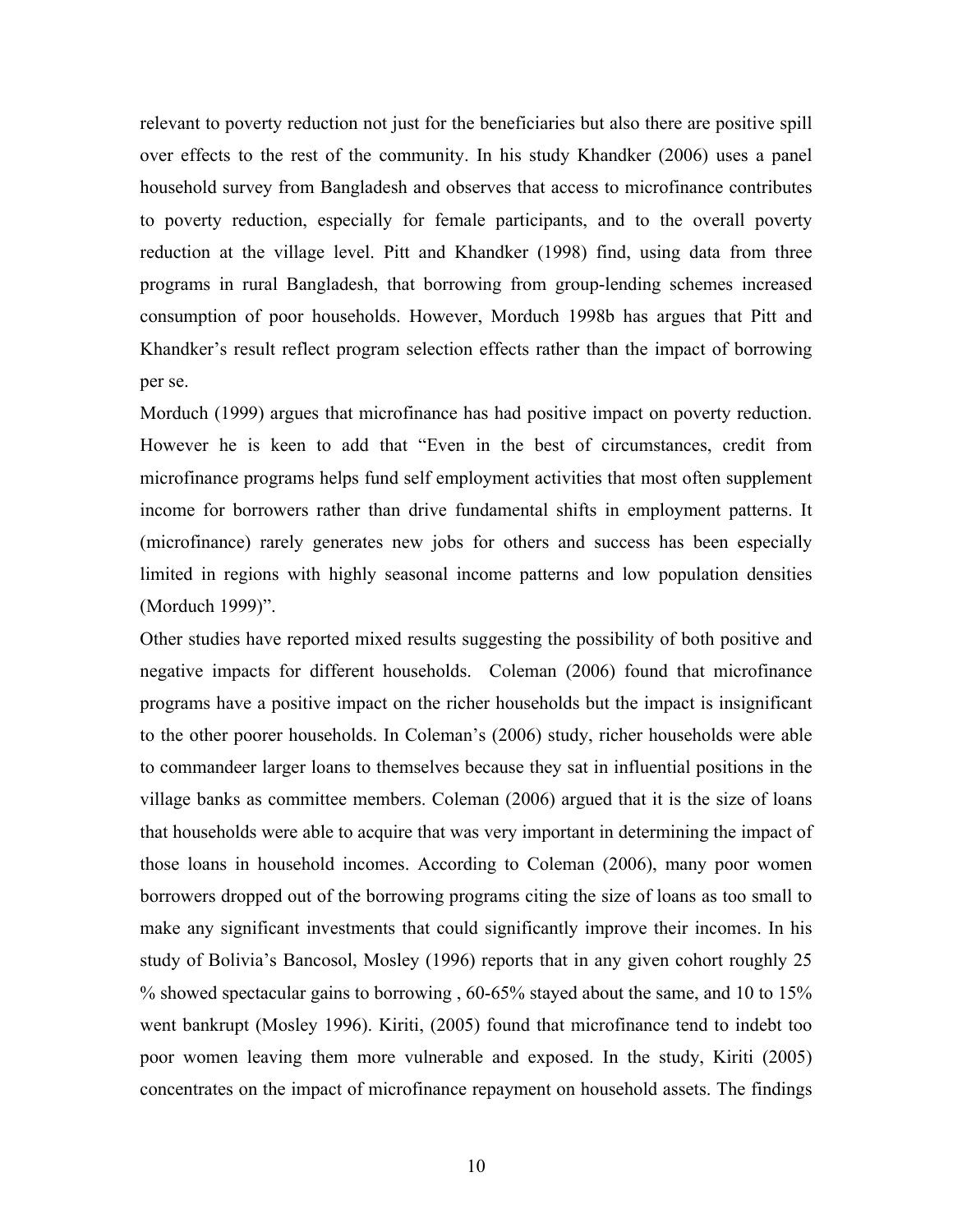are that microfinance for the poor had a negative impact on household assets in that households depleted livelihood assets in the course of loan repayment since the income generating activities were not raising enough profits to repay the loans on time.

Aghion and Morduch 2005, observe that microfinance can make a real difference in the lives of those served, but microfinance is neither a panacea nor a magic bullet against poverty, and it can not be expected to work every where and for every one. Much as there have been mixed statistical impacts of microfinance, there also has been no widely acclaimed study that robustly shows strong impacts, but many studies suggest the possibility of good welfare impact (Aghion and Morduch 2005). More research should therefore be directed towards not just specific results but also the context within which particular results are expected. The results obtained in a given socio cultural and economic context may not necessarily hold if the socio cultural and economic conditions were varied.

# **8. Rethinking Entrepreneurship and Rural Development**

The question we pose at this point is: Is persistent increase in informal micro entrepreneurship in the rural areas a good sigh of the economic empowerment of the households?<sup>3</sup> This question may not necessarily have an obvious simple answer like yes or no. One position could be that, as long as micro entrepreneurs create new businesses and new businesses in turn create jobs and intensify competition, and may even increase productivity through technological change; then high numbers of informal micro enterprises in the rural areas will thus translate into high levels of economic well being (Acs 2006). However, the reality about persistent high levels of informal sole proprietorship in the rural areas and what it would theoretically imply in terms of economic well being could be much more complicated; at least in theory.

In a strictly theoretical analysis it is possible to distinguish three major stages in transforming rural economies in developing countries from poverty stricken to relatively better off with the intervention of micro entrepreneurships. Initially, the households engage in subsistence farming, spending most of their expenditures on food. Sachs,

 $\overline{a}$ 

 $3$  In modeling this rural economy I was greatly inspired by the works of ACS (2006) where he models entrepreneurship and economic growth.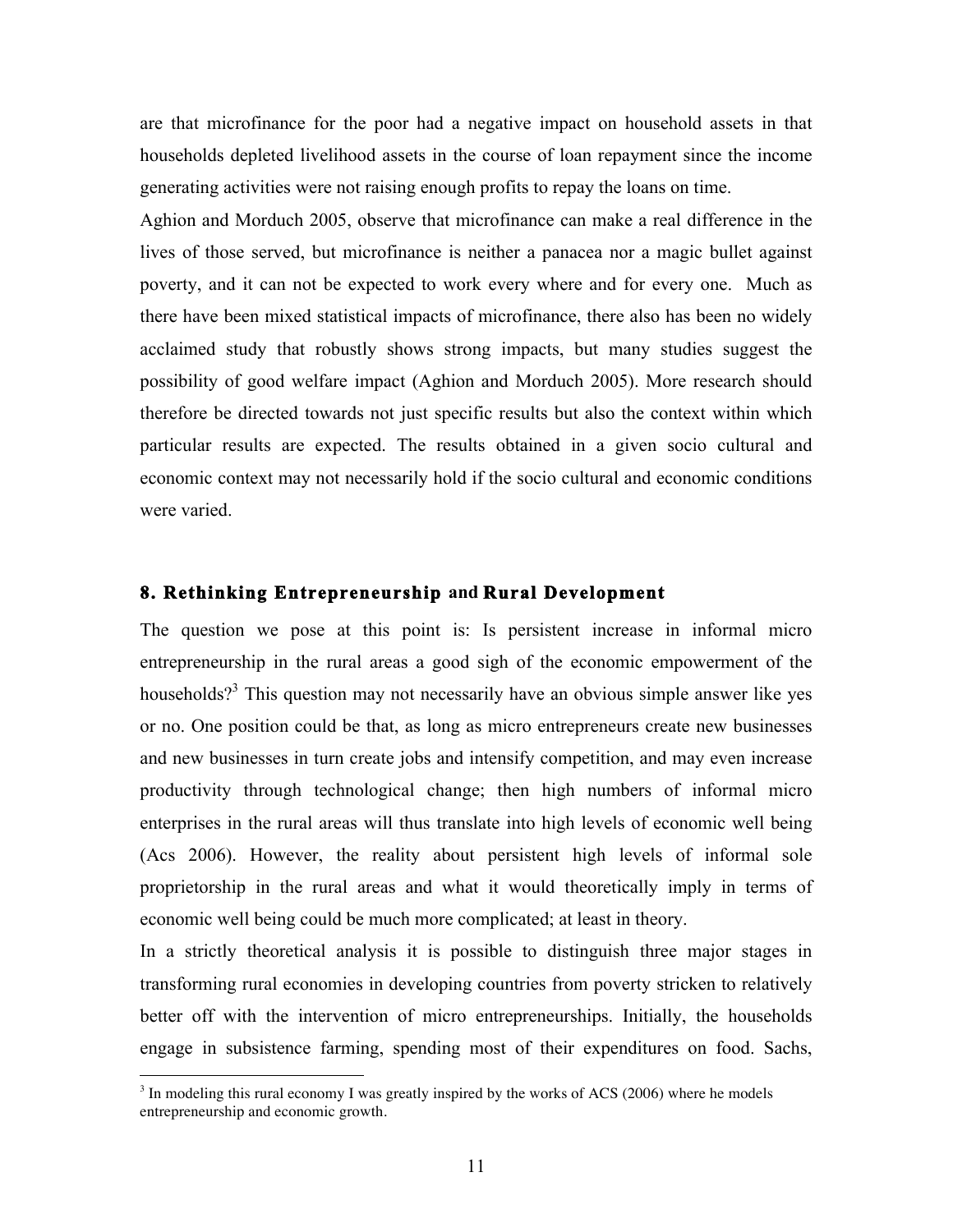(2005) observes that "farm households in the rural sector live pretty much in economic isolation. There are no roads within the villages, and there is no electricity. Households are mainly subsistence farmers consuming most of what they produce and commercial activity in the village is very low". The first stage of a rural setting in a developing country is thus characterized by disease, hunger and general poverty.

If microfinance was to be used as poverty intervention policy, each household chooses whether or not to participate in the programmes depending on utility preferences. They participate if the utility of participation exceeds the utility of not participating

Theoretically, real income improvements due to micro entrepreneurships will be realized depending on whether the following preconditions are met.

- (i) There is entrepreneurship capability within the household,
- (ii) There must be at least some reasonable infrastructure facilitating easy intervillage and inter shopping-centre movements in order to improve local demand and provide a market for locally produced goods and services. Overall there must be adequate demand for goods and services produced by the informal micro entrepreneurships.
- (iii) The rate of return from micro enterprise investments must be greater than the rate of loan repayment.

If the above conditions hold, it is rational to expect that *ceteris paribus* there is going to be enterprise growth. If enterprises are growing then we expect decreasing rates of informal micro sole-proprietorships. There are reasons to expect that entrepreneurial activity in terms of number of enterprises should decrease as rural economies pick up. One of the reasons is that individuals have different endowments of managerial ability. This implies that as the rural economy expands, the average enterprise size should increase as better managers run enterprises (Acs 2006). Average enterprise size is an increasing function of the wealth of the rural economy if capital and labor substitute. When capital and labor are substitutes, an increase in the capital stock increases the returns from working and decreases the returns from managing. In other words, marginal managers find they can earn more money while being employed by somebody else (Acs 2006). Overall we expect that, as the rural economy becomes wealthier, with lower absolute poverty incidences then it is expected that the rate of people starting informal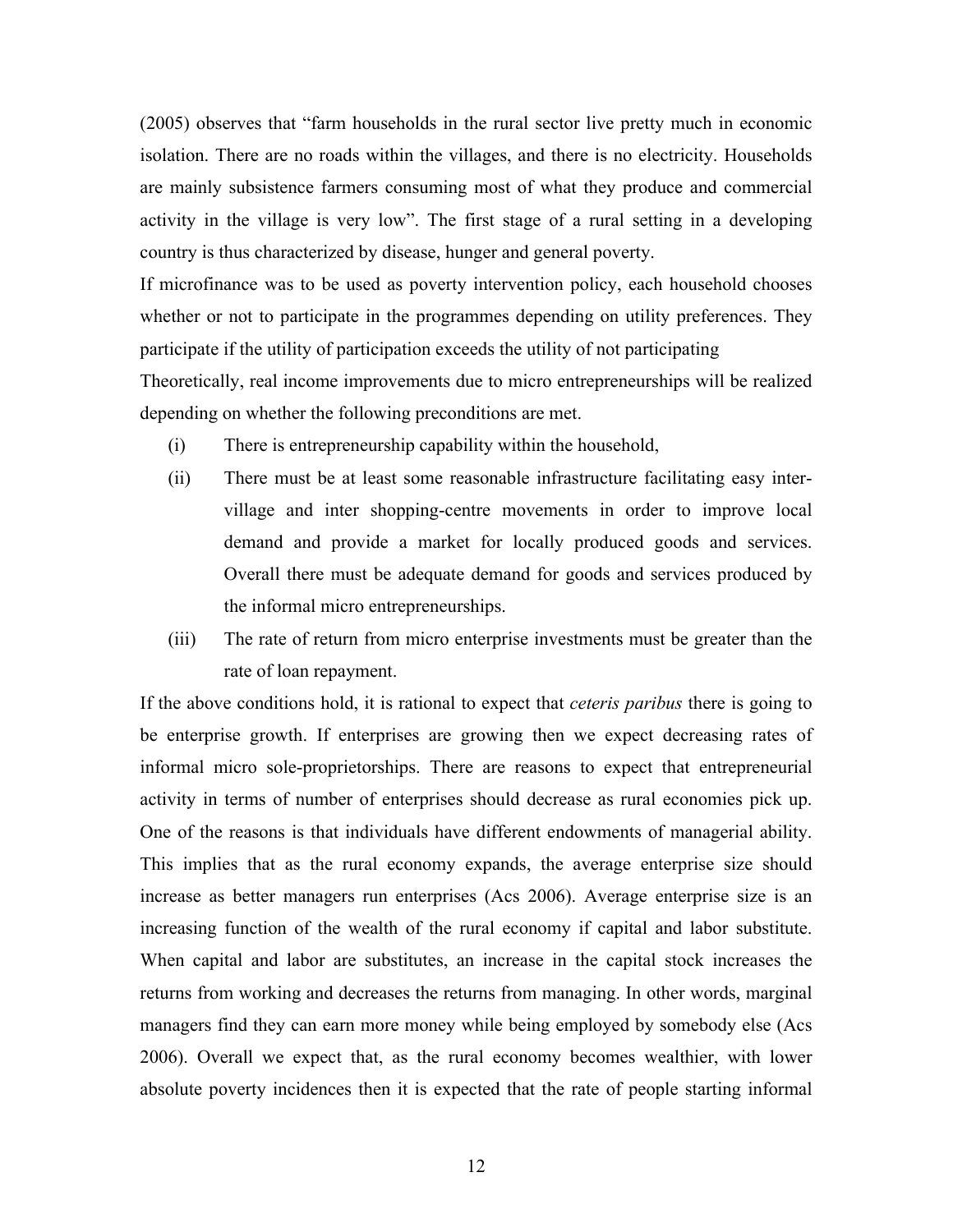micro sole proprietorship decreases. This would imply that the number of informal micro sole entrepreneurships would decrease with time.

The discussion so far is in favor that "high concentrations of informal entrepreneurships within a locality may not necessarily be a sign of economic empowerment of the households but rather it could as well indicate a non performing economy, or that that there are many bottleneck to the formalisation of enterprises. This conclusion is similar to that drawn by Acs 2006.

It is imperative for policy makers to distinguish when households are using micro-sole proprietorships to "adapt to poverty" as opposed to escaping poverty. This discussion was mainly intended to provoke empirical research in to the issues of rural development and the role of microfinance. Research has to focus more in finding an effective and sustainable mix of policies that could work to alleviate rural poverty.

# **CONCLUSION**

This paper has discussed both theoretical and empirical issues surrounding microfinance and rural development. As long as there is a role for financial services in development then there definitely is a role for microfinance in rural development. When and how rural poverty can be reduced through microfinance depends among other things on whether microfinance programs address the real constraints faced by the poor in a certain context. Making good use of microfinance in the task of reducing poverty requires understanding both its strengths and limitations and recognizing that there could be other policy interventions to complement it (Gulli, 1998).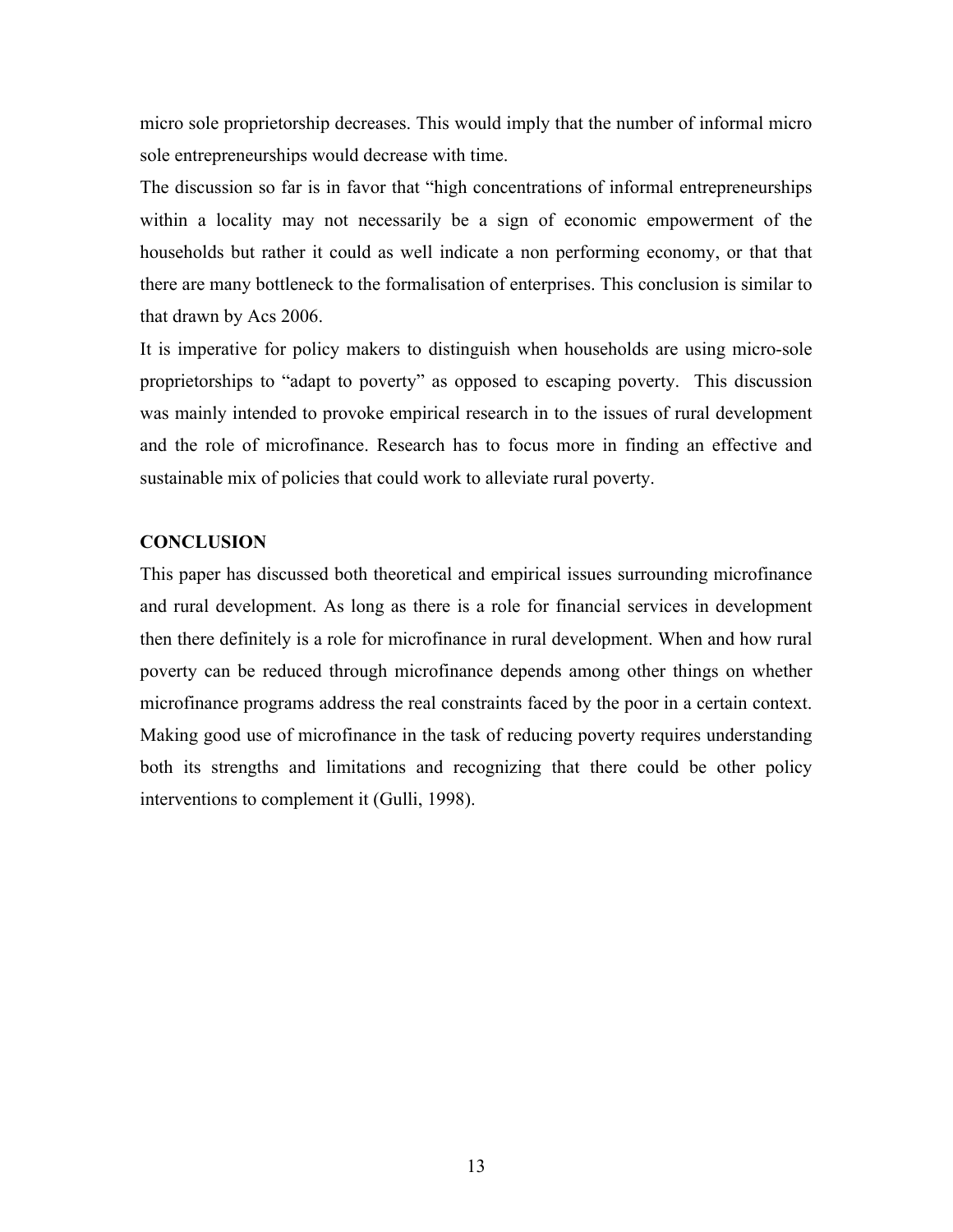#### **References**

Acs, Z. (2006): How Is Entrepreneurship Good for Economic Growth? *Journal of innovations Technology / governance / Globalization* Vol 01 (01) page 97-107

Adams, D., Graham, D., and Von Pischke, D. (1984). *Undermining Rural Development with Cheap Credit.* Boulder, Colorado: Westview Press.

Adam, D., & Von Piscke, J D. (1992). Microenterprise Credit programmes: deja Vu. *World Development,* 20, 1463-1470.

Aghion, and Morduch, J. (2005): The Economics of Microfinance, The MIT Press Cabridge, Massachussets London, England.

Braverman, A. Guasch, L. (1986): Rural Credit Markets and Institutions in Developing Countries: Lessons for Policy Analysis from practice and modern Theory. *World Development* Vol. 14, Issue (October November) pg. 1253-1267.

Coleman, B. (1999): The Impact of Group Lending in Northeast Thailand. *Journal of Development Economics 60*: 105-142.

Coleman, B. (2006): Microfinance in North East Thailand: Who Benefits and How Much? *World Development* Vol. 34, (9) pp 1612-1638.

Gulli, H. (1998): Microfinance and Poverty, Questioning the Conventional Wisdom. Inter American Development Bank, Washington, Dc.

Hulme, D., & Mosley,P. (1996). Finance Against Poverty. London: Routledge.

Khandker, S., Zhan, Z., and Khalily, B. (1993): Sustainability of Government Targeted Credit Program: Evidence from Bangladesh: World Bank Discussion Papers, No. 316.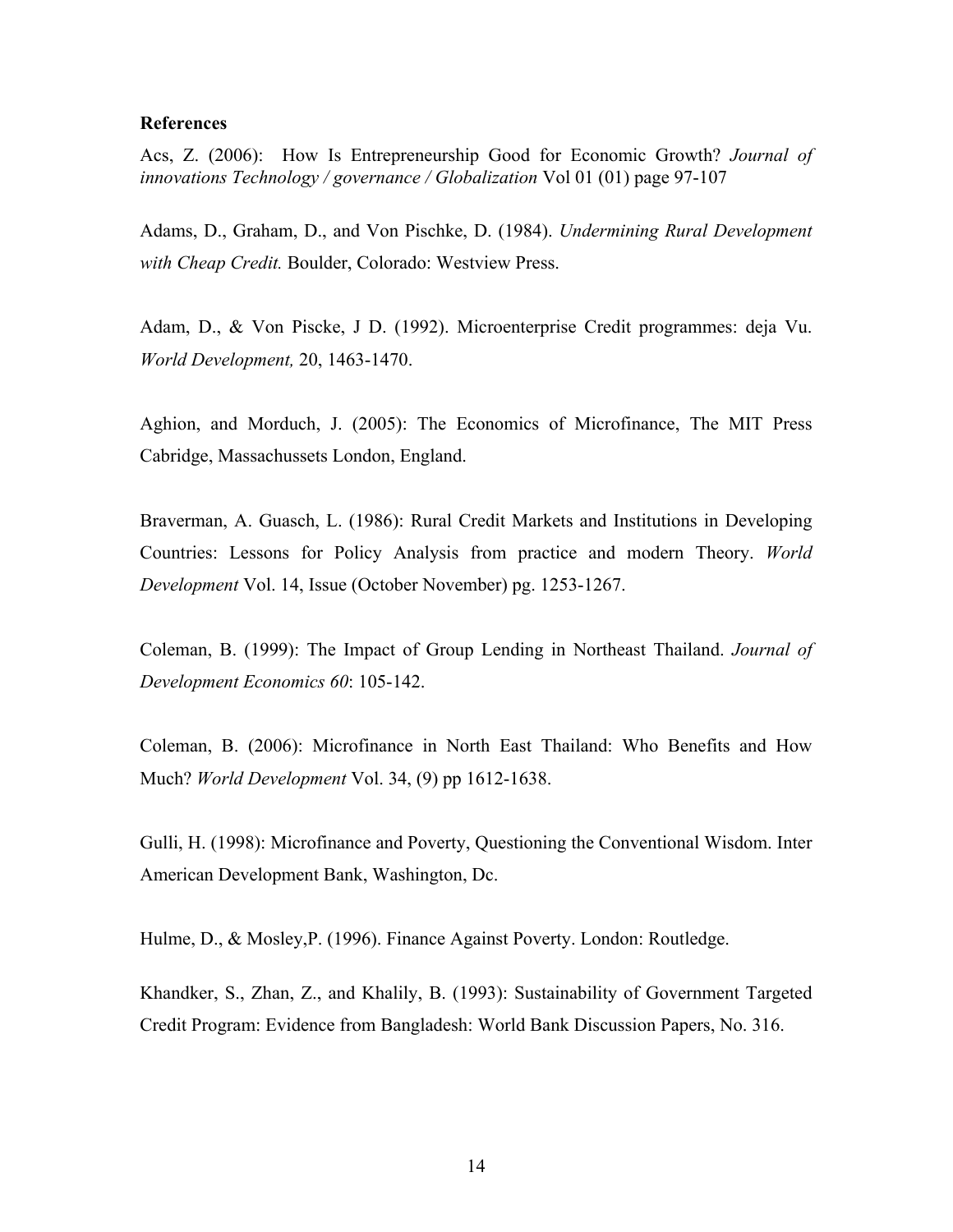Khandker, S. (2003): Microfinance and Poverty: Evidence Using Panel Data from Bangladesh: World Bank Policy Research Working Paper 2945, January.

Khandker, S. (2006): Microfinance and Poverty: Evidence Using Panel Data from Bangladesh: *World Bank Economic Review*: 19, 263-286.

Kiiru, J. (2007): The Impact of Microfinance on Rural Poor Households' Income and Vulnerability to Poverty: Case study of Makueni District, Kenya. PhD Dissertation; Bonn University, Faculty of Agriculture. http://hss.ulb.uni-bonn.de/diss\_online

- Kiriti-Nganga, T. W. (2007), Micro-Finance and Poverty Alleviation: How Effective is it in Alleviating Gender Based Poverty? In Clem Tisdell (ed.). Poverty, Poverty Alleviation and Social Disadvantage: Analysis, Case Studies and Policies. Serials Publications, New Delhi.
- Mayoux, L. (2002): "Womens Empowerment or feminization of Debt? Towards a new Agenda in African Microfinance". Report Based on a One World Action Conference, London March 2002.

Mckinnon, R. (1973): Money and Capital in Economic Development. Washington, Dc: The Brookings Institution.

Moll, H., (2005) Microfinance and Rural Development: A long term perspective: *Journal of microfinance,* Vol. 7 (2) pg 13 -23.

Morduch, J. (1999): The Microfinance Promise *Journal of Economic Literature:* Vol XXXVII Pp. 1569-1614.

Morduch, J. (1999): Does Microfiance Really help the Poor? New Evidence from Flagship Programs in Bangladesh. Mimeo, Princeton: Princeton University.

Morduch, J. (2000): The Microfinance Schism, *World Development* Vol. 28, No.4, pp. 617-629

Pitt, M. and Khandker, S. (1998): The Impact of Group Based programs on Poor Households in Bangladesh: Does the Gender of Participants matter? *Journal of Political Economy Vol.* 106 No. 6, Pg 958-996